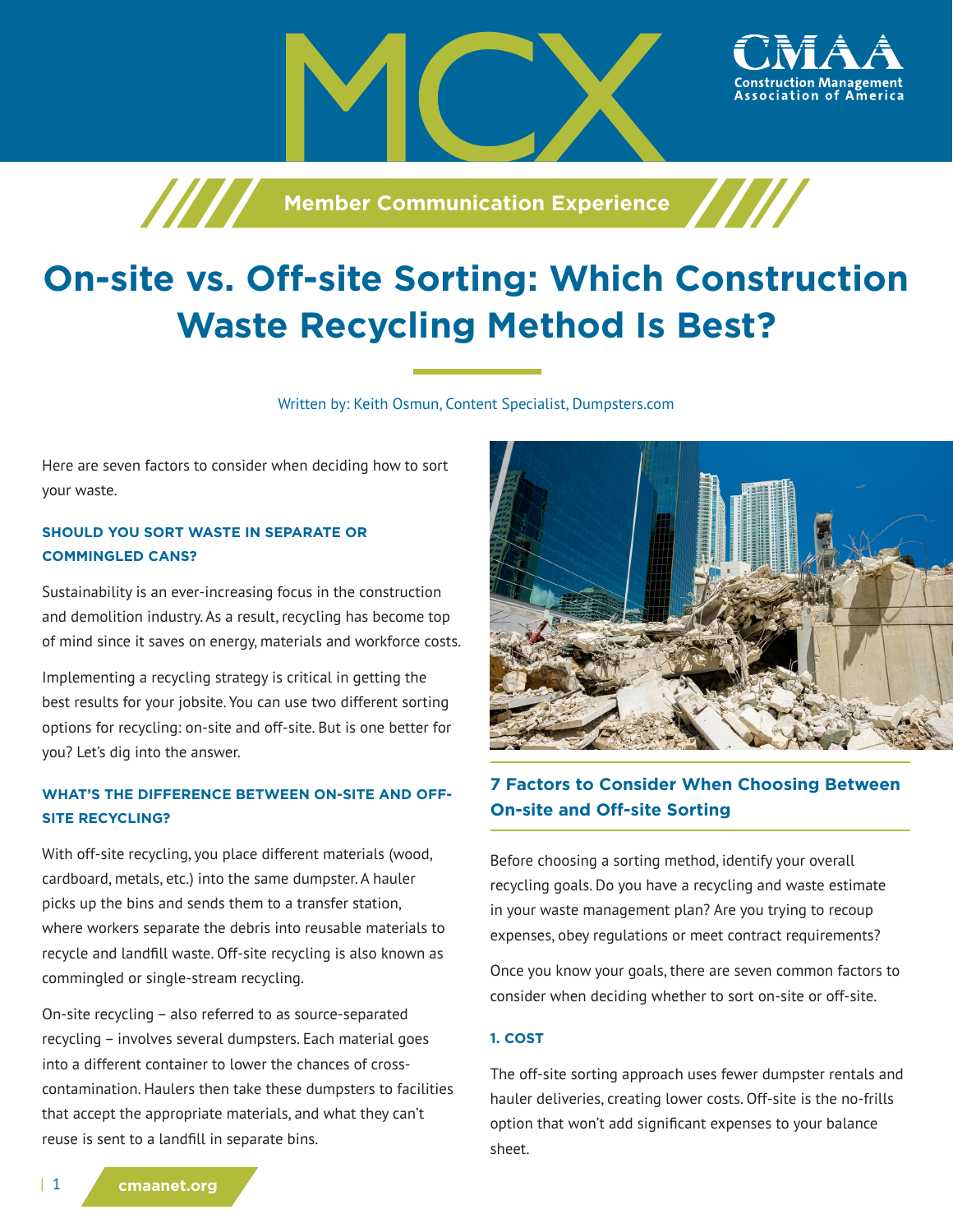However, you'll get a higher recycling rebate with on-site sorting because separate cans prevent materials from being contaminated. By using different bins, more material will be accepted for recycling than using a mixed dumpster, which could lose some material to contamination.

77 T T

But even with these rebates, you'll still need to rent more dumpsters and pay for more dumpster deliveries by sorting onsite. The average cost of a dumpster rental nationwide is often over \$400. So, multiply \$400 by how many materials you want to separate and recycle – plus the delivery fees – and you can see how on-site expenses add up quickly when compared to off-site recycling.

*Takeaway:* On-site sorting will get you a better recycling rebate, but off-site sorting will give you a lower total cost by using fewer dumpsters.

#### **2. SPACE**

If you want to use on-site separating, you need to know where the dumpsters for each material will go. Is there enough room on your jobsite for each container? Can traffic work around the bins efficiently, or will they slow things down?

Here's what the executive director of the Construction & Demolition Recycling Association had to say.

"Space is always a challenge, but especially crowded downtown. Trying to squeeze four or five dumpsters in a small lot might not be possible," says William Turley, Executive Director, Construction & Demolition Recycling Association

Off-site sorting requires fewer bins, taking up less space than on-site sorting.

*Takeaway:* If space is limited and maintaining efficiency is vital for the project, it's best to use a commingled bin.

#### **3. TIME**

Setting up separate material cans on-site and informing employees how to use them correctly takes time. If they misplace material and a dumpster gets contaminated, the bin could be rejected by the recycling facility and could force the hauler to find somewhere else to deposit the waste.

That delay will have a domino effect: The hauler can't bring the dumpster for use until it's emptied, and your workers can't throw new waste away without one. Depending on how many dumpsters you're using, this could be a minor inconvenience or completely stop all work.

Also, the more dumpsters you use, the more traffic you'll have on your worksite – extra traffic that can create delays or bottlenecks.

Off-site sorting, on the other hand, saves you time since you'll only need one dumpster, you won't have to give detailed instructions to your team, and you won't have as much traffic on your jobsite. Instead, a commingled can will be picked up and swapped out, and the recycling facility will do the rest.

*Takeaway:* If saving time is essential for the project deadline, you'll want to sort your waste off-site since it requires less labor for setup, planning and maintenance – and, therefore, less time.

#### **4. WORKFLOW AND PROCESS**

Knowing which sorting strategy will help or hinder your work is essential. Since off-site recycling requires fewer bins on the jobsite, fewer trucks will come and go, keeping the workflow smooth. Plus, it's easier for you and your team.

Meanwhile, with on-site recycling, you need to set aside time to clearly communicate to your team about which materials go where. Besides, you'll have to incorporate deliveries that could interrupt your workflows. More traffic on-site may slow down or block trucks dropping off building materials and keep your workers from getting where they need to be.

*Takeaway:* Off-site sorting is less likely to hinder your process and will provide a smoother workflow than on-site sorting.

### **5. WASTE DIVERSION**

On-site sorting has a clear advantage with waste diversion. By separating materials into their own bins, you have more control over what gets recycled. Individual material bins create a lower risk of contamination, so more material will be recycled, resulting in a higher diversion rate.

The risk of recyclable materials going unnoticed or getting contaminated in a commingled bin means it's harder to reach high waste diversion rates with single-stream recycling.

Which option is better depends on your ultimate goals for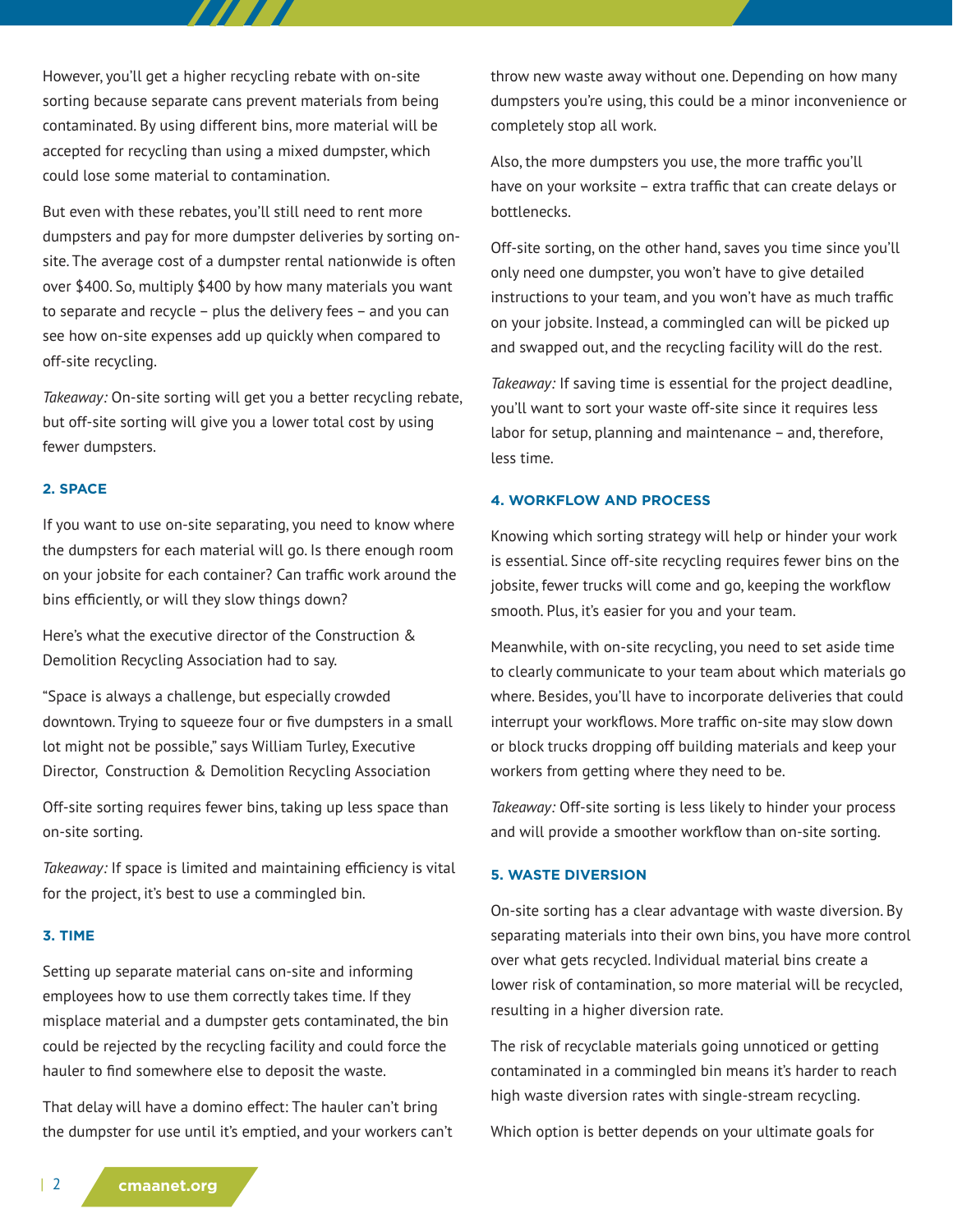the project. Do you need a large percentage of your waste recycled? Is it important to get points in LEED scoring? Or do you require the job done fast at a low cost?

*Takeaway:* The right choice depends on what you want to accomplish with your waste diversion goals.

#### **6. ENVIRONMENTAL IMPACT**

On the surface, on-site recycling appears to be the obvious choice for having less of an impact on the environment. A dumpster sorted on-site will create less waste in a landfill than off-site. But there are other variables to consider.

First, look at vehicle emissions. When you use more dumpsters, more trucks make trips to the site and recycling facilities. You may recycle more, but you'll create a higher carbon footprint.

Second, if a recycling facility is adept at separating materials, sorting off-site may not have that much of a worse environmental impact than sorting on-site since the dumpsters frequently end up at the same place. As Turley, CDRA's executive director, explains, "Often, materials separated on-site will get sent to the same facility as commingled boxes because it's the only facility that can recycle the materials."

The good news? "Mixed C&D processing facilities can do a really good job separating recyclable materials," he added.

*Takeaway:* On-site sorting may seem the best for the environment, but off-site sorting can generate similar recycling rates to on-site if they're all recycled at the same place.

### **7. AVAILABILITY**

In the end, the sorting approach depends on what disposal options are available in your area and the capabilities of local sorting facilities. You may not be able to recycle some materials at facilities within driving distance. A diversion rate may not look all that different between an on-site or off-site method if the facilities are limited in what they can accept. It boils down to capabilities in the region and how well your waste management service can optimize them.

## **THE BOTTOM LINE: OFF-SITE IS THE BEST OPTION EXCEPT IN SPECIFIC CIRCUMSTANCES**

Unless the scale of the job is large, uses many resources, and has adequate facilities for recycling close by, off-site sorting is usually the better choice for recycling. It will save time, money and space on a jobsite.

## **CONSIDER A COMBINATION OF BOTH APPROACHES WHEN MEETING HIGH WASTE DIVERSION RATES**

What happens if you need to achieve a high diversion rate for a job, but would prefer to use an off-site recycling method to reduce costs, keep your project moving and prevent too many containers from cluttering up your worksite?

In cases like this, you could do both through an approach called hybrid recycling. Let's say you're building a big box store in a rural area. The customer wants reports on recycled concrete. The area has one facility that will recycle concrete but not much else, and another that takes everything but concrete. You could use a 30 yard dumpster for commingled waste and a 20 yard dumpster solely for concrete and recycle both dumpsters using the two facilities.

Whether it'll be beneficial to use a hybrid model depends on your recycling rate goals, what materials you're tossing and what the local facilities can do for you.

## **FIND A NATIONWIDE PARTNER WHO CAN HELP FIND THE RIGHT SORTING METHOD**

One variable you can't control is what the area can recycle. But you can control who manages your waste and find a partner who can make the most of what recycling is available.

Look for a waste provider that can be flexible and work with you to get the best possible recovery rate. Finding a vendor who can do either option or a combination of both is ideal.

Some waste management service providers only work with one or two recycling facilities in the area, or have a limited inventory. A hauling service with access to more recycling facilities near your project, as well as more dumpster sizes and types, can help you achieve your recycling goal with fewer complications.